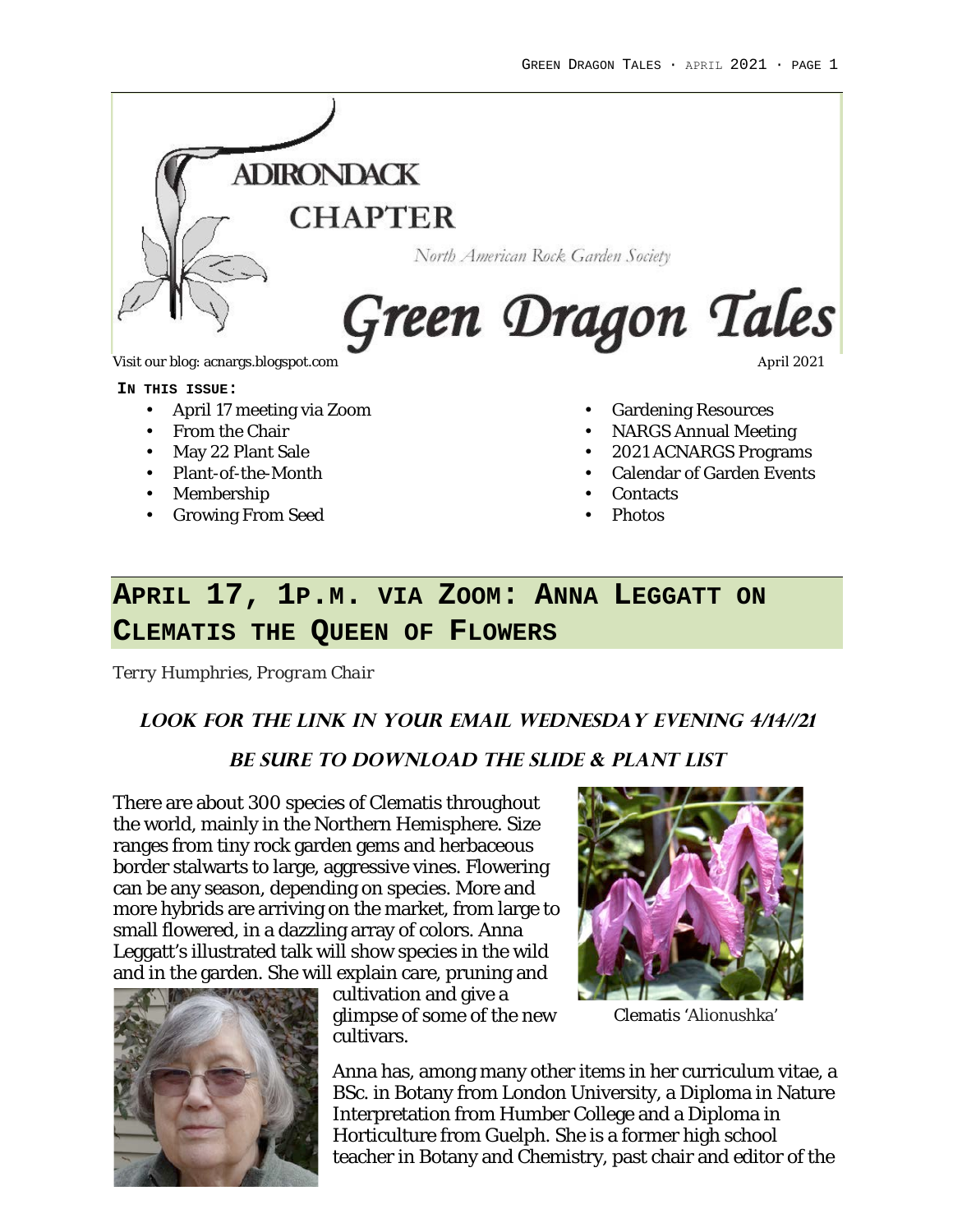Ontario Rock Garden Society Journal, and a past Director of the North American Rock Garden Society.

Anna teaches occasionally at the Toronto Botanical Garden covering topics such as general gardening and more specialized courses such as water and rock gardening. Anna offers lectures to Horticultural Societies and writes for several magazines including the NARGS *Quarterly* on topics that include her travels abroad, and subjects that reflect her vast interest and passion for gardening.

*Editor's Note: We're still Zooming. Don't be shy; give it a try. We're here to help. And we actually spend some time chatting following our program. It's the next best thing to being altogether.*

### **FROM THE CHAIR**

*John Gilrein, Chair*

After a tough year, this past March with its abundance of sunny days and some warmth has been most welcome. It also helped push the flowers into bloom after the snow stayed around a little longer than usual (at least here in the snow belt).

We had a most enjoyable March meeting with good participation, including some from the Hudson Valley Chapter (Westchester County, NY) of NARGS. During our meeting we had a healthy discussion about our spring plant sale, considering the results of the online Survey Monkey poll of our members. Poll results showed that most members were interested in a plant sale, though there was a small minority of members who planned not to attend. Since we haven't met in person in a year (other than the August plant sale), having our own plant sale, congregating, and talking with other members was more desirable to our group than participating in the Cooperative Extension Garden Fair and Plant Sale at Ithaca Farmer's Market plant sale this year. We still plan to have a table at the Ithaca Farmer's Market 2 PM – 7 PM May 14 and 21, so if you can volunteer for that, it would be most appreciated.

Our semi-annual plant sales are our main fundraisers. Earning money from our plant sales allows us to keep our dues low, pay for quality speakers and our Chaptersubsidized Plant-of-the-Month program, and stay financially healthy. We hope you can contribute plants to the sale (see Carol's article in this Green Dragon for more information on that). Our plant sales are always fun and a great opportunity to get some new and interesting plants at good prices. And chances are if our people are bringing it to a sale, it's a plant we can grow in our area, not to mention that there are always interesting and unusual plants.

What kind of plants can you contribute to the plant sale? Everything, EXCLUDING invasive plants, aggressively spreading plants, non-hardy trees (it's hard to grow a mango indoors), and very common perennials. Rock garden plants, houseplants, unusual annuals, not so common perennials, and hardy trees are all good. If you have a question about plants, email me, **basecamp@alum.syracuse.edu**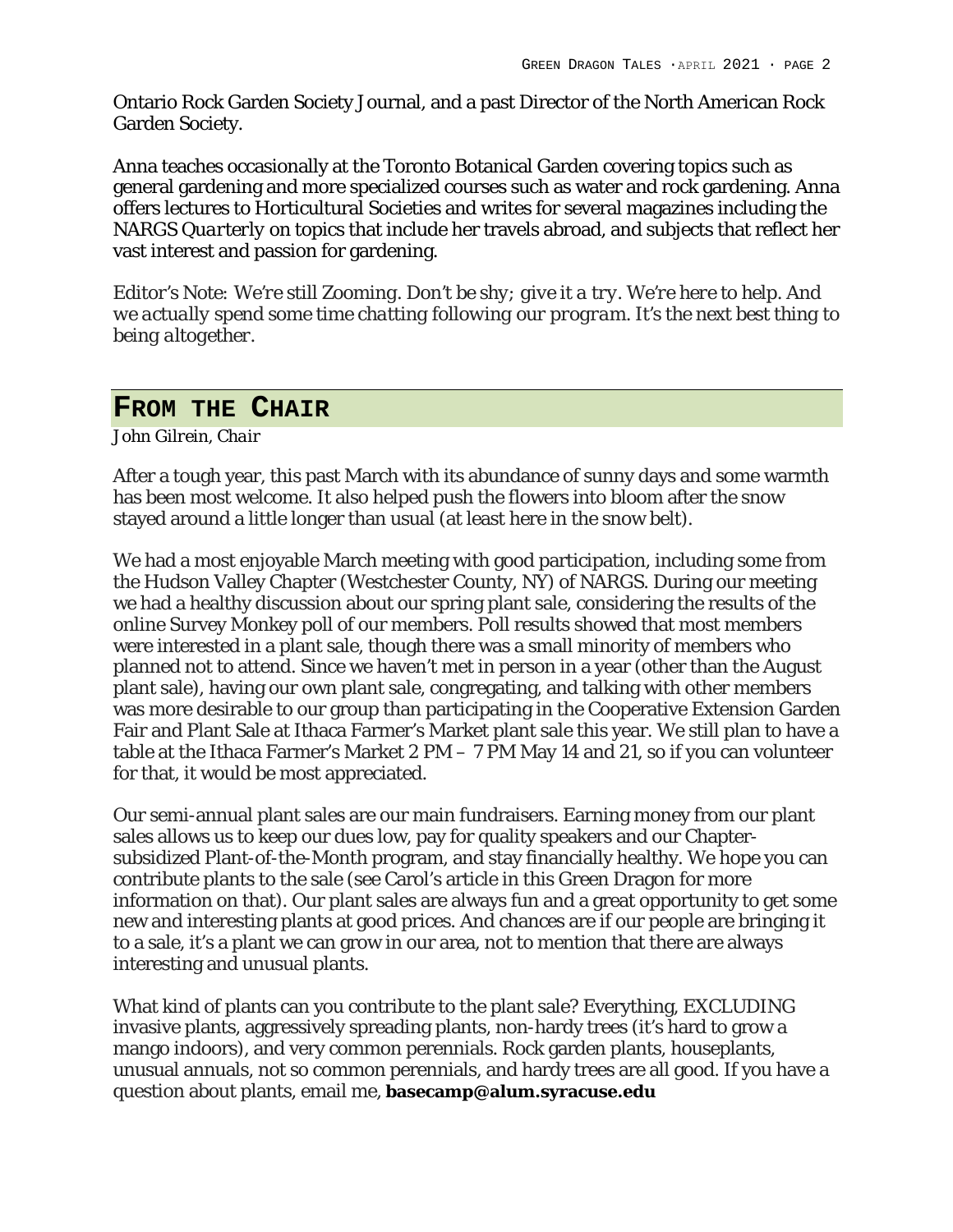At our March meeting, one of the Hudson Valley participants suggested buying and selling wholesale plant sale plants from a nursery. This is not something the Adirondack Chapter has done in the past. It's certainly possible for the future. I'm still awaiting a reply from the recommended nursery to find out what they offer.

A few weeks ago, no one could predict how well the people of New York would be doing with getting vaccinated for COVID. Now that vaccination just opened to people 30 years old and over (as of March 29), it looks like most, if not all, of our members who want to be vaccinated should be fully vaccinated by our plant sale on Saturday May 22. Vaccination is moving much more quickly now and I hope this will soon expand to people 20 and older. This should make our gathering for the plant sale a bit less stressful for some.

This may be a bit off topic for a garden club, but it's a critical concern for most of us. If you would like to get vaccinated, I want to share some of my experience. In January, I qualified to get my shot, and the best opportunity I could get from the NY State website was an appointment in Utica (1 hour away) in April – an impressively long wait. At the beginning of March, I popped into a nearby small town pharmacy, not hoping for much. I ended up with a vaccination appointment 3 days later at this pharmacy. So if you aren't getting a timely appointment via the state website, consider going to a local pharmacy (or phoning) a few of them. Perhaps now that much more vaccine is available, appointments are easier to obtain.

With things looking up pandemic-wise, I think we would be able to have a summer garden tour this year. Not much work has been done on this yet; it is still under exploration. I hope to have more information for the May Green Dragon. I hope to see you on Zoom in April, and in May in person!

John Gilrein, Chair

# **OUR 2021 MAY 22 PLANT SALE!**

*Carol Eichler*

**Yes! we will have a May plant sale!**

Mark your calendars for May 22<sup>nd</sup> when we will hold a members-only plant sale at Myers Park in Lansing. After some discussion following the March speaker presentation, we arrived at this decision. Our poll responses showed strong support to hold a sale.

The May 22<sup>nd</sup> sale will be only our second chance in over a year to meet in person. We see this as a great opportunity not just to share our plants but also to reconnect with each other. It will be modeled much like the August sale. Those who attended this successful sale can vouch for how much fun it was. It was conducted in a very orderly way so that we could maintain safe social distancing and it felt refreshingly relaxing.

We will provide details about the sale in our May newsletter. Suffice it to say set-up will begin as early at 9a.m., with the sale starting around 11a.m. You are welcome to attend whether you donate plants or not. We need buyers too! We have rented a large roofed pavilion (the same as last August) with plenty of room to spread our plants and people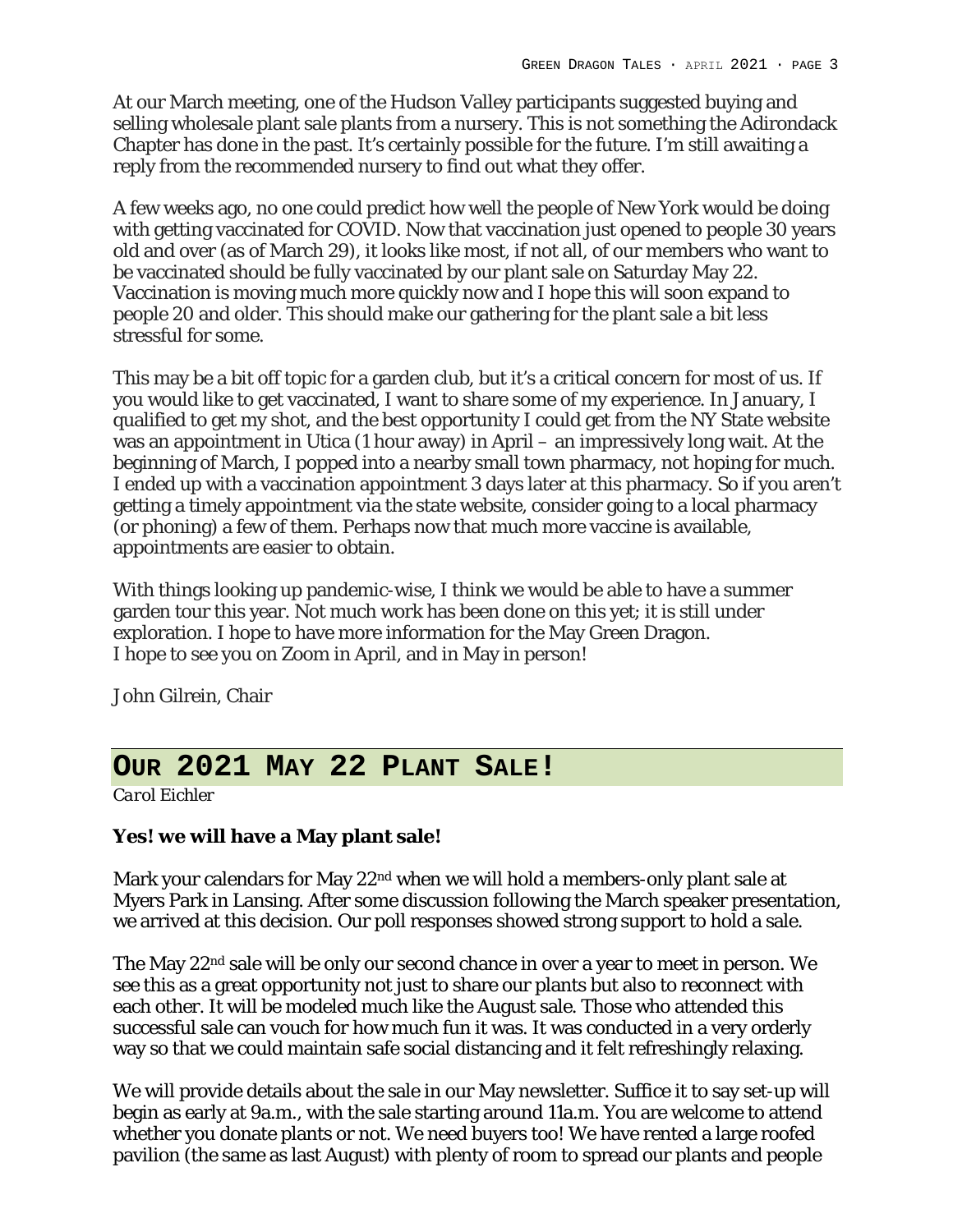for safe distancing. By that date I expect many of us will have been vaccinated but we will still require masks, assuming that will still be protocol for outdoor group gatherings.

It is not too early to start potting up plants. Since this member-only sale gives us a lot smaller customer base, you will want to give some thought as to what plants to bring that would be greatest interest to our members as well to consider the quantity of any one plant. Remember to wash the roots and repot into soilless mix to avoid the spread of the invasive jumping worms. As with last August, we hope to send out an advance plant list to minimize hovering and browsing.

Following the sale, Bill Stark and Mary Stauble have offered to open their garden for us to visit. Each year the gardens continue to be expanded and transformed. So you will not want to miss this opportunity! Timing should be good to catch their *Primula japonica* in bloom and many other gems putting on their spring show.

We also plan to have an information only booth at the Cooperative Extension Spring Plant Sale and Garden Fair. The event will be held over two Fridays this year, May 14 and 21 from 2 – 7pm. If we can find sufficient volunteers, we hope to staff our booth both days, since this has been a great way to gain visibility in the community and to recruit new members. To volunteer for an hour or two or more, contact Carol Eichler **carolithaca@gmail.com**, so she doesn't have to contact you!

### **BREAKING NEWS!**

*Marlene Kobre*

Back by popular demand after a long dormancy, we are resuming the POM tradition by offering *Cyclamen purpurascens* at our May 22 Plant Sale. Its virtues are many: it is the hardiest of its kind, it blooms throughout the summer and holds its leaves, and it is fragrant. More details to follow in the May Newsletter.



Cyclamen purpurescens. Photo: Edelweiss Perennials

## **JUST A REMINDER: TIME TO RENEW FOR 2021!**

Please welcome 2 new members - Frank Kirk of Binghamton who is an expert on heathers and Summer Rayne Oakes of Spencer, NY who is living on the old Plantasia Nursery site. Also 2 long lapsed members have renewed - Ruth Hopkins of Lansing who has a wonderful garden we visited many years ago and Mary Royer of Ellis Hollow area of Ithaca. Our thanks to all 73 of you who have joined or renewed for 2021!

If you have not yet renewed for 2021 dues are \$15 for individuals, \$20 for a household perhaps you will be able to take advantage of our member benefits in 2021! Check my email announcement of the newsletter link for your membership status. The renewal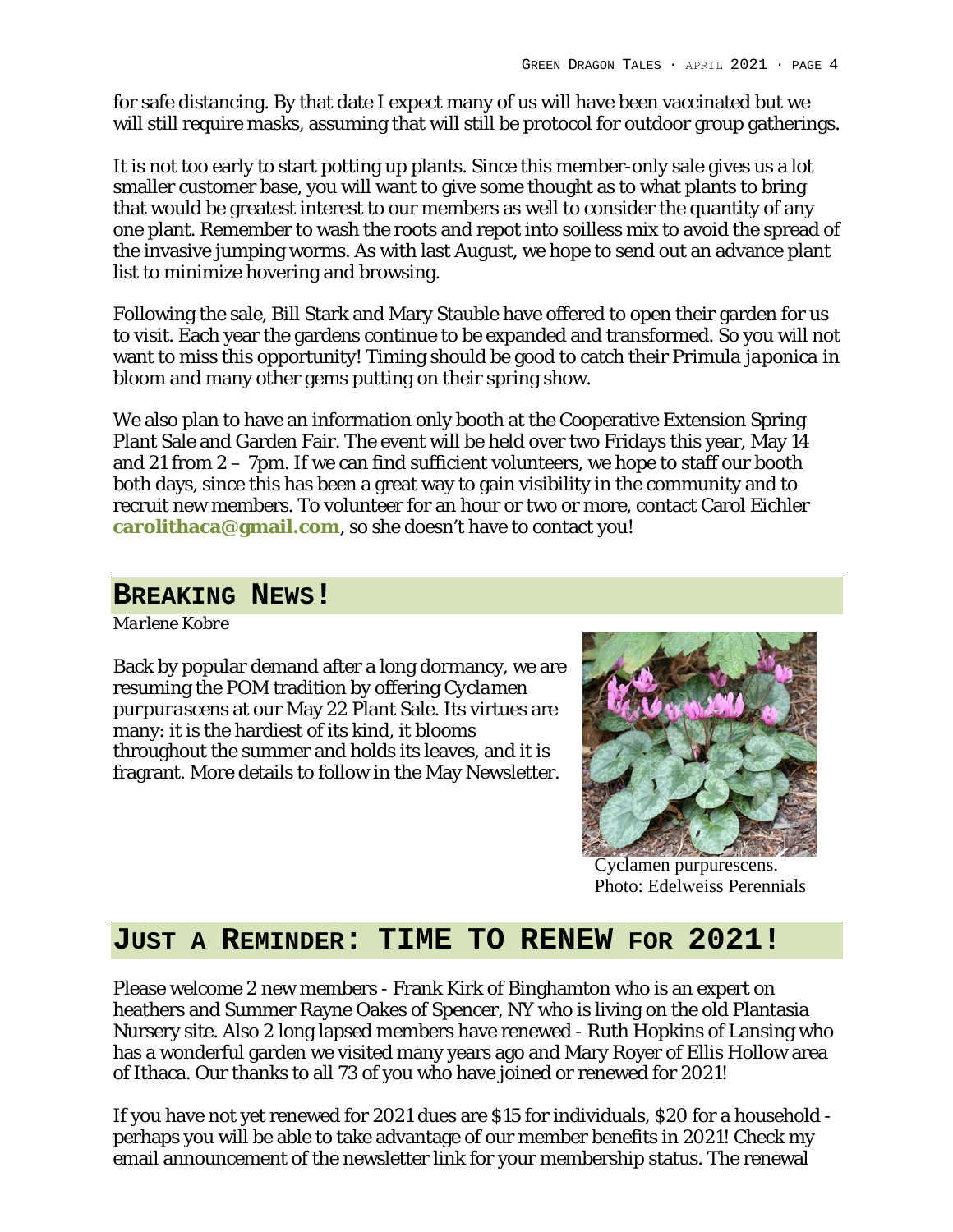form is at **http://www.acnargs.org/join.pdf**. Contact Mary Stauble at **mes2@cornell.edu** if you have any questions.

### **GROWING FROM SEED: A FORUM DISCUSSION**

#### *Various Contributors*

This time of year – for some of us at least – it's much ado about seeds. With our NARGS seed exchange seeds arriving in winter, it's time to sow. And it's all one great big experiment – past experience combined with limited resources and a little logic and thinking. Inexpensive seed sources are available – as a benefit of your NARGS membership and through our Chapter's free distribution of surplus seed from the NARGS seed exchange. There is little to lose and a lot to gain by growing your own plants from seed and we are encouraging one and all to "give it a try." Basicially one is trading time for money to add plants to your rock garden or trough – often plants not readily available in the trade. We promise you a sense of pride and bragging rights when something you've grown from seed comes into bloom.

The ACNARGS member forum has been chatting up seeds lately. So we share some of that exchange here.

Linda: Aquilegia 'William Guiness' and Saxifraga 'Minutifolia' seeds have germinated! I promise not to post every time that I find seedlings but I'm very excited after having so little success in the past.

#### **On Watering**

Carol: Lately I've been questioning the best technique to maintain a proper moisture level for successful germination of my rock garden seeds. Many rock garden seeds are tiny or require light to germinate, which means to my way of thinking that moisture should be maintained at the top to give them the moisture they need to break dormancy. Yet, in seeming contradiction, they want a well-drained growing medium. Hmmm, constant moisture without overwatering. I've been top-dressing with chicken grit, which strikes me as neither moisture-retentive or able to wick moisture from below. Hence my quandary.

From Colette: …That [grit] is non-tufa-like stone, and not likely to attract water from the soil mix. In fact besides holding seeds and soil in place, if not applied too heavily, it will help keep the soil from crusting over which is to be avoided, especially for the ability of any dust-like or tiny seeds to emerge. Claire Cockcroft touched on this subject in our March zoom meeting Misting and keeping soil moist but not wet, never drying out, all the usual caveats. Bottom watering works well for me only under some circumstances. I don't like the inability to visually gauge how dark the soil is getting as an indicator of water saturation when grit has been applied, as we most often do. There are so many variables to this question, I hope I've not muddled it further.

From John G.: I might be slightly incautious, but I normally water from the top, carefully. For the initial watering after sowing I did water a tray with the pots in it to let the water soak up from the bottom. This year, unlike the many years previously when I sowed seeds, I put the pots out in an enclosed and unheated porch. This porch doesn't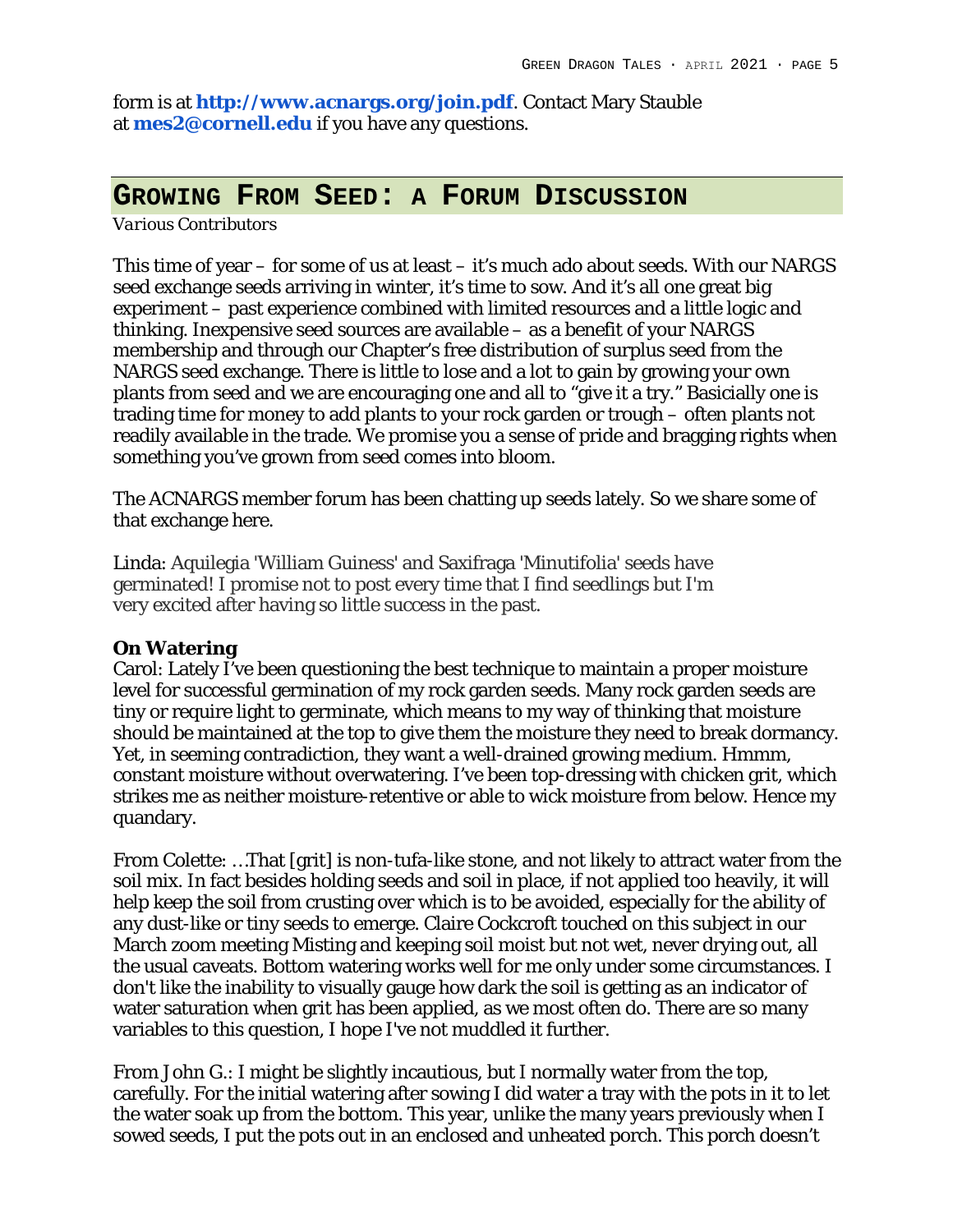have insulated outer walls, so it was pretty chilly, like refrigeration temperature or so, most of the time. The pots in the porch stayed pretty moist without watering.

When I left pots outdoors to stratify, in the past, I would water them, again from the top. In the first month I either didn't need to water, due to snow cover, or covered the pots with a little snow. With weather like we're having now, pots outdoors would need watering frequently. I'm hoping the seeds on the porch had enough cold stratification that they'll germinate. I don't record what I plant and what germinates, but I'd say I normally get around 50% of the taxa germinating. It seems that some seeds germinate well, and others do not. One of the great mysteries of seed starting!

Last year, the first year I had shelves with grow lights, I brought some of the pots inside under the grow lights trying to encourage faster germination/growth. I'm still thinking about when I want to put out the seed pots – for now I think I want to keep them on the porch, where at least during the warm sunny days it's cooler than outside in the sun.

A really fine rose on a watering can could be a great tool for watering seed pots – my watering cans have a rose but not a very fine one.

I agree with Colette, that I don't think grit generally wicks up water. Maybe I'm prejudiced as the grit I have is granite, which is fairly impermeable. In the past I have used Turface in lieu of grit, and Turface is somewhat permeable, so I would consider that an exception.

I don't know if it helps to spray or mist the surface of the pots. But I suspect it would help, especially for pots inside the house with its dryer environment.

From Rosemarie: I also water from the bottom as I sow, but I use moist mix and always spray water on the top to be sure the bottom water gets all the way in. Then set them on a rack to drain well before putting them in the cold. Most of what I do is the same as John, although I do plastic bag (and shade) the flats once they have frozen on the porch. I will check if my super shaded porch still has frozen flats. If not, I remove the bags. Then I water overhead with a fine rosette facing upwards so the drop is softer. I only found a nice rose on a small can, so I keep filling the small can from my larger one until the outside water is turned on. Then a fine rosette designed for seedlings goes on the hose.

I have been doing much better at overwintering flats & pots & germinating since I got the current set up. I put the sheets up when I enclose everything in plastic, and remove them along with the bags. (soon, but they are still really cool)

BTW- depending on the size of the grit, thus the openings between the grains, I would think you would get a bit of wicking, especially if mixed with sand. A light cover of starter chicken grit over the soil probably does not wick much.

And more from Colette: I had tried Turface instead of grit in a pinch, but found it caused too much of a moist then dry condition for tiny seeds, but I do like to use it as part of some soil mixes. I haven't ever tried sand as part of the "mineral" topping, because I worry about the same quick wet/dry condition. Have you used or observed a mixed sand/grit soil cover? What grain size/type do you think works for this?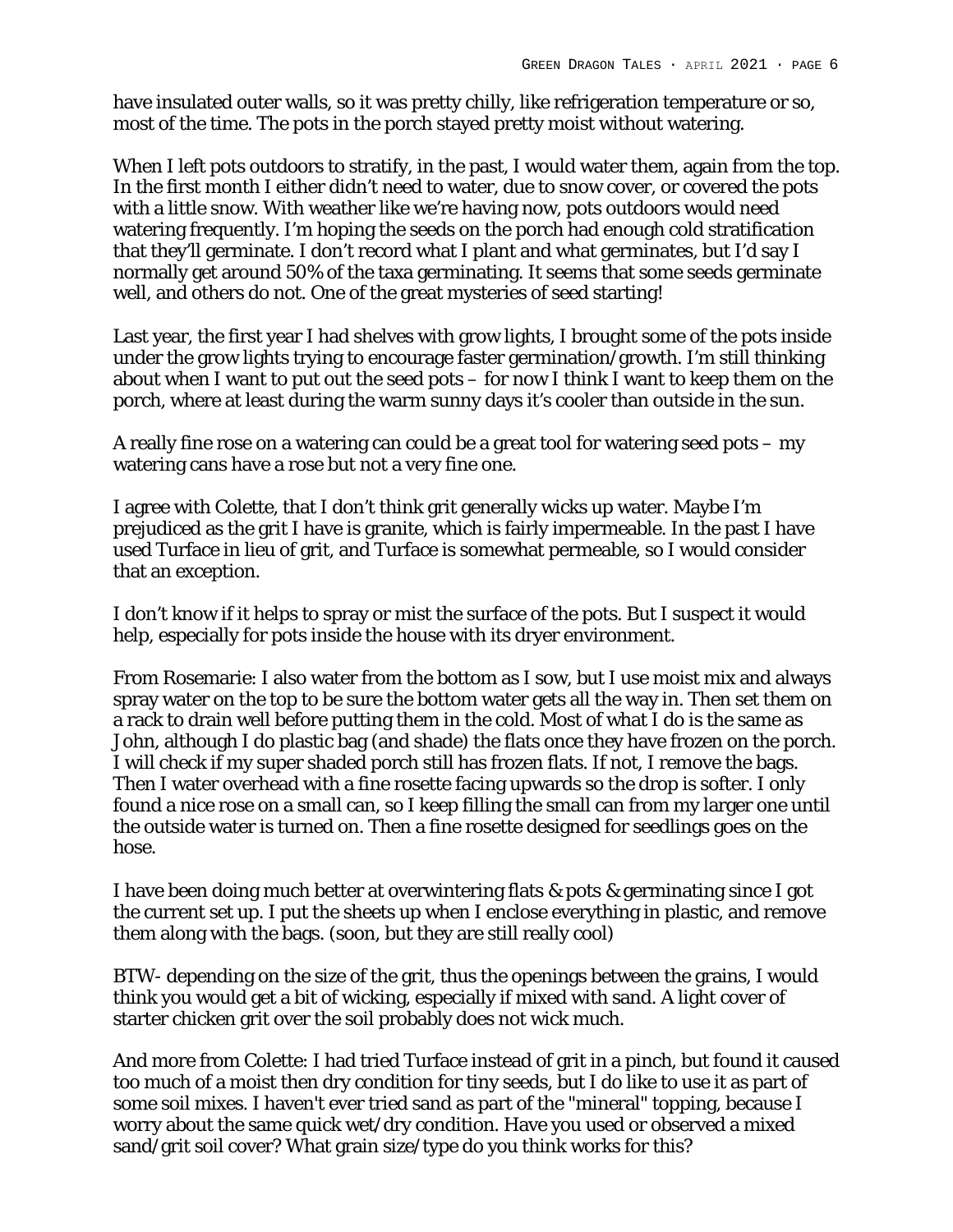I have found that starting with an evenly moist mix is really important, and prefer to leave a moistened mix for a day to "rest." If the mix is a very fine seed starting mix, which works best for me when starting seed indoors, I won't usually bottom water because of the risk for compaction and losing the air in the mix, but this seems to work just fine for others, like Rosemare says. Coarser soil mixes for outdoor sowing, I have bottom watered. I have used coarse sand to make an outdoor sandbed for both seeds and for striking some cuttings, and it worked well enough. As others mentioned, gentle top watering/misting with a fine rose on a watering can or Fogg-It type hose nozzle helps me to keep from dislodging those fine seeds. Many years ago I used a handheld rubber bulb (think turkey baster) with a fine rose, which worked well... but only for the occasional seed pot. Both Rosemarie's and John's methods are detailed and most helpful

### **On Stratification**

(cold period that some seeds require in order to break dormancy)

Terry: Instead of stratifying outdoors, this year I have put my seeds on these cool racks (see photo) for their "cold period."i Because the soil is moist and the pots are under plastic domes, I worry about mold, so I mist them with a bit of Captan from time to time. I put colored stickers on top because some I will be put out April 1, some April 15. I'd like to wait until after this week when it is to get down in the teens, in case any of them are thinking about germinating soon.



Terry's basement set-up

I like sowing in take-out containers that I stack and then run a drill through to make four good-size drainage holes. There is a lot of surface for sowing, the clear covers retain surface moisture, and they don't crack like plastic pots. However, I question whether more air would be favorable?

Terry discovered some great resources on the Prairie Moon Nursery website: **https://www.prairiemoon.com** under Resources/Guides.

(Editor's Note: Both Rosemarie and John wrote about using a similar technique by also stratifying in cold, unheated indoor areas, in their cases, unheated porches.)



Carol: My conclusion is that there seems to be no one way nor definitive answer to the seed starting questions. I guess that means we each have to keep trying techniques that work for us.

Here's what I've decided to do: I work with premoistened medium which is about 2/3 2/3 premoistened, soilless peat-based mix and 1/3 grit. I pack my pots to about ½ inch from the top and water well from the top. Then I plant either on top

of the soil or covered depending on what the species might require. Then I cover with a mulch. In the photo I topped off with grit. Really tiny seeds and those requiring light for germination are sown on top of the grit.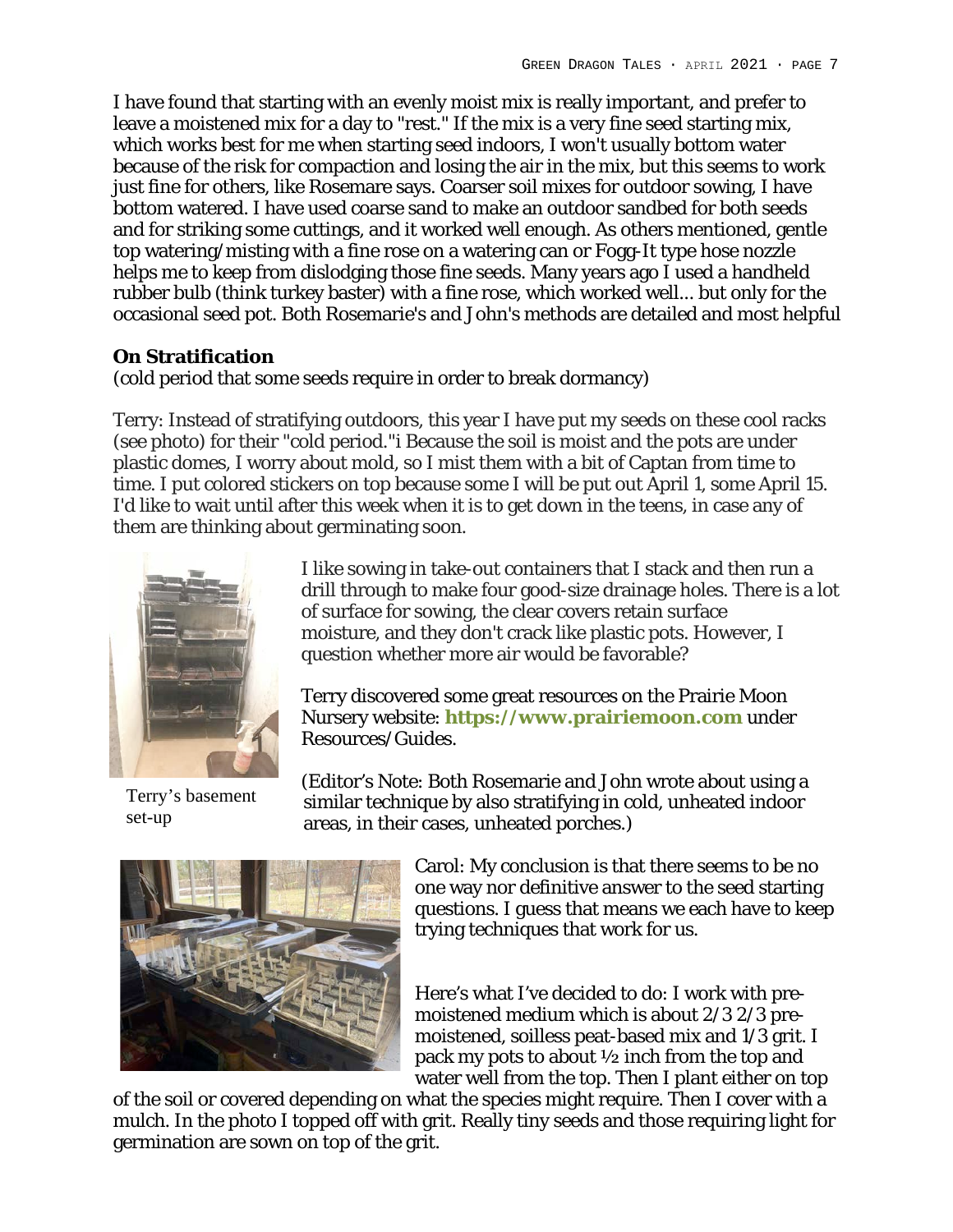I got a really great hand-held mister (the smaller one on the right in the photo) and I am planning to water from above. However, I have also placed humidity covers over the flats and are placing them in my garage so they shouldn't dry out so quickly as outdoors. As pots germinate however, they will go outdoors into natural light. Watering from below is not my choice since the water can take hours to be absorbed, especially if the soiless mix has dried out. Hint: the mix willreadily absorb warm water.

I used to top off the pots with a fine vermiculite but didn't like its stickiness when I got to the transplanting stage. For my second batch of seed yet to be sown, I have decided to give



vermiculte another chance for topping off. It will retain water more readily and does have wicking properties.

Let's hope we get some follow-up information on results from out seed growers in the future.

*Got a question? Have a comment to offer?* Join the discussion; join the ACNARGS Member Forum. Not a member yet? The Forum is limited to ACNARGS Members. Send a request to Carol Eichler, **carolithaca@gmail.com**. Then simply respond when you receive your email invitation to join this Google Forum

## **ARMCHAIR GARDENING**

Covid has opened a whole world of online options to broaden our knowledge of plants and gardening of all sorts. I want to share a few of those that have recently come my way. Save these up for evenings or rainy days or when you need to give your body a break from gardening.

\* Garden MasterClass YouTube channel, hosted by Annie Guilfoye and Noel Kingsbury, offers free videos every Thursday. They are also archived and available to view at your leisure. There are hours and hours to explore here from the familiar (Wave Hill and Innisfree) to gardens around the globe. You might want to start with this one: "How I became an Alpine Gardener and Plant Explorer" by Harry Jans. **https://www.youtube.com/watch?v=Nnx\_6txCtJ0&t=645s**. This is

\* David Culp's free "A Journey Through Your Garden" month-by-month. Next live session is April 22. Register here: **https://www.gardendesign.com/davidculp/**. It is recorded but you must register to access the recoding.

\* Closer to home Habitat Gardening of Central New York offers videos by them and by many other organizations on topics relating to native plants and the greater ecosystem. Links can be found at :

**https://www.hgcny.org/learn/videos/**

\* Learn more about the Hart's Tongue Fern – its history, life cycle, and state breeding program - from a recent zoom

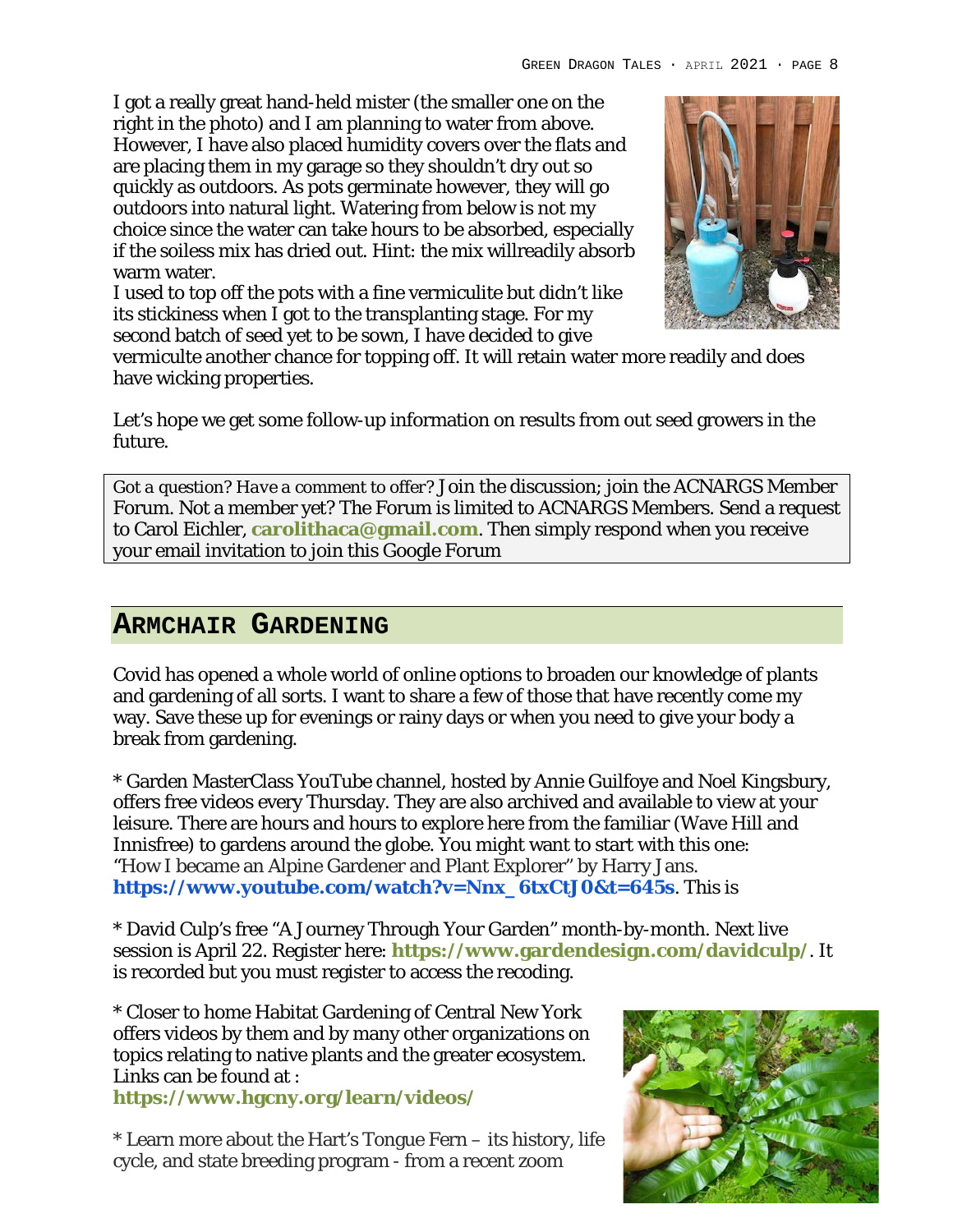program meeting of the Finger Lakes Native Plant Society. Here's the YouTube link **https://www.youtube.com/watch?v=YHlToSHDhEo&list=FLgVs2if9LIq5DdkhgQScxAA** We are privileged to live within reasonably close access to the rare Hart's Tongue Fern (*Asplenium .scolopendrium* var. *americanum*) at Clark Reservation and Chittenango Falls State Park.

#### And a great article about this fern:

**https://medium.com/usfishandwildlifeservicenortheast/this-hart-is-in-theright-place-one-plants-recovery-story-a6f6009d5298**

\* Listen to new member Summer Rayne Oakes' YouTube recording (from her YouTube channel Plant One on Me) on her visit to the Alpine House at Gothenberg Botanical Gardens: **https://www.youtube.com/watch?v=oo-8T12DhlQ&t=1s**. This is just one of a number of botanical tours available on her YouTube channel.



Have you heard rumors that Bakers' Acres has been sold? This is not true. The property that Bakers' Acres sits on is "Under Contract" and may possibly sell. But regardless, Bakers' Acres will remain open through 2021. We had hoped that the new buyers would be interested in continuing Bakers' Acres, but at this point, it looks as though that may not happen. It was a wonderful 40 years and we look forward to our 41st and more if things change.

### **NEWS FROM NARGS: AUGUST DURANGO AGM**

The NARGS Annual General Meeting(aka conference) will be held this year in Durango, Colorado, from August 5 - 8, 2021. The date has been shifted from an earlier announced June date because of concerns about COVID. At the Durango meeting, CDC and local health guidelines will be adhered to. Registration for the Durango meeting is now open.

The winter issue of the NARGS Quarterly included inviting articles about the Durango area. NARGS members received this issue in the mail and it is also is available online to NARGS members. Further information and registration form can be found on the NARGS website (**nargs.org**) or the direct link to the AGM: **https://www.nargs.org/news/2021-03-29/edge-rockies-durango-agm-2021**

## **ACNARGS UPCOMING 2021 PROGRAMS**

**NOTE: Due to covid our meetings will take on a different format for the forseeable future. We will hold live meetings via Zoom for now, with hopes of resuming in-person meetings in the fall. For those of you unfamiliar with Zoom, contact Terry Humphries terryehumphres@gmail.com for assistance.**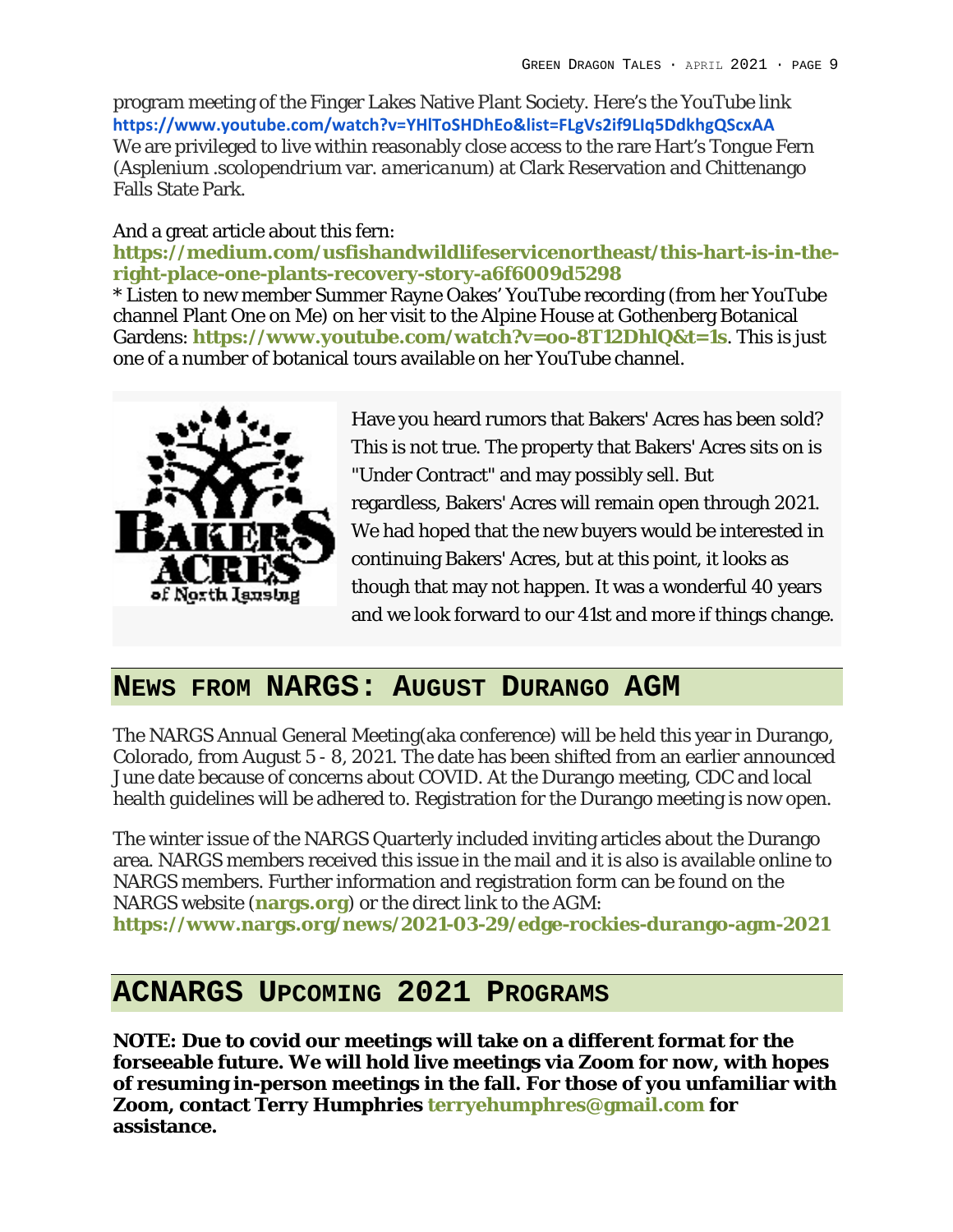April 17: Anna Leggatt via Zoom, "Clematis the Queen of Flowers"

May 14 and 21: 11 – 7p.m. ACNARGS booth at CCE plant sale, Ithaca Farmers Market

May 22: Plant Sale covid style for ACNARGS members only, Myers Park; set-up begins at 9, sale following thereafter at approximately 11a.m. Date TBD: Day tour of gardens in the Ithaca area

August 5-8, 2021 NARGS Annual General Meeting in Durango, CO. Info and registration at **NARGS.org** 

August TBD: annual member only plant sale

What's in store for our programs this summer and fall? After our usual summer program meeting hiatus, wopefully we will be able to meet in person. This newsletter is your best source for learning about our 2021 programming.

**CALENDAR OF SELECT GARDEN EVENTS**

For the latest information, visit these websites of these gardening organizations.

Cornell Cooperative Extension of Tompkins County. Online class information: **http://ccetompkins.org/gardening**

Finger Lakes Native Plant Society monthly meetings via zoom. **https://flnps.org/**

Cornell Botanic Gardens: Verdant Views virtual programs; no on-site events at this time; visit Cornell Gardens at home: **https://cornellbotanicgardens.org/explore/events/**

Liberty Hyde Bailey Garden Club: **http://www.hort.cornell.edu/LHBGC/**

To have a garden event in your area listed send all pertinent information to David Mitchell at **david\_mitchell\_14850@yahoo.com**

## **2021 ACNARGS BOARD MEMBERS AND CONTACTS**

*If you want to volunteer, we'd love to hear from you!*

Chair: John Gilrein, **basecamp@alum.syracuse.edu** Program: Terry Humphries, **terryehumphries@gmail.com** Program Committee Members: Could this be you? Secretary: Currently rotating amongst "Responsible People" Treasurer: BZ Marranca, **mmm10@cornell.edu** Plant Sales Chair: Carol Eichler **carolithaca@gmail.com** Plant Sales Committee Members: Michael Loos, BZ Marranca, David Mitchell Plant of the Month: Marlene Kobre, **mkobre@ithaca.edu** Membership: Mary Stauble, mes2@cornell.edu New Member Hospitality: Graham Egerton Newsletter Editor: David Mitchell, **dwm23@cornell.edu** and sometimes Carol Eichler. Looking for a new editor! Calendar: Pat Curran, **pc21@cornell.edu** Webmaster, Program Tech: Craig Cramer, **cdcramer@gmail.com**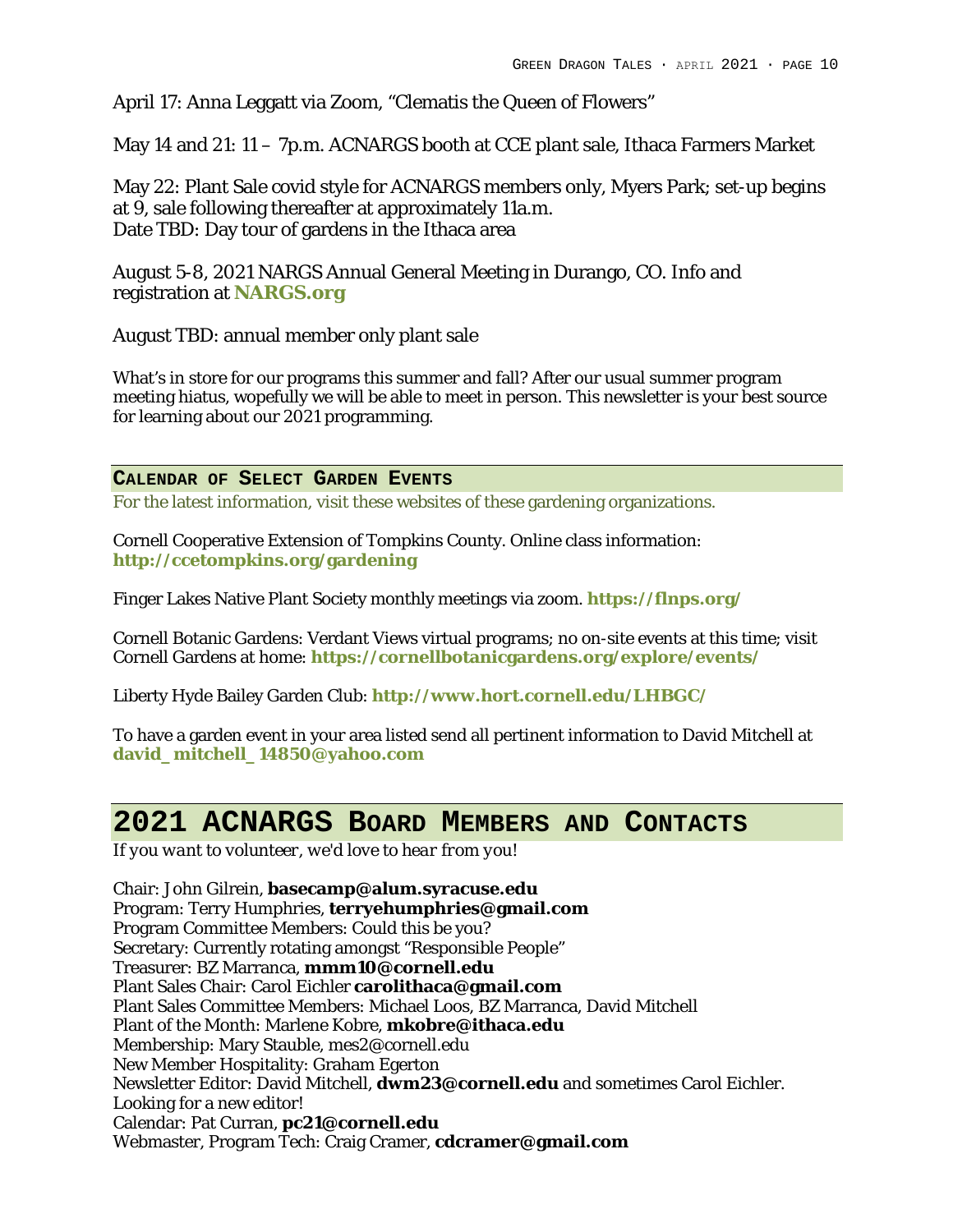#### **ABOUT US – ADIRONDACK CHAPTER NARGS**



We are an all-volunteer organization and one of thirty-eight NARGS affiliated chapters active in North America. Our annual Chapter activities include 6 program-speaker meetings, the Green Dragon newsletter, web and Facebook pages, garden visits, overnight garden trips, hands-on workshops, two plant sales a year, and frequent plant giveaways. Our meetings are informal, friendly gatherings that provide a wealth of information and offer a source for unusual plants, plus the opportunity to be inspired by other gardeners.

The public is always welcome [our Zoom subscription limits participants to 100]. Chapter membership starts at \$15 a year based on the calendar year. Membership includes these benefits: newsletter sent to you electronically (or option by mail for an extra fee), opportunity to travel on our planned overnight garden trips, annual membership directory, and plant sale discounts and member only sales, including Plant-of-the-Month sales.

#### **ABOUT NARGS NATIONAL**

NARGS National is our parent organization: We encourage you to join (online at www.nargs.org) for only \$40 a year. Benefits include a seed exchange, a quarterly publication focused on rock gardening, and an online website featuring an archive of past publications, a chat forum and a horticultural encyclopedia. NARGS National also conducts winter study weekends and holds its Annual Meeting in interesting places where attendees have the opportunity to visit gardens and take field trips, often to alpine areas, as well as hear talks by outstanding plants people from around the world. More recently, NARGS is offering botanical tours each year, both within the US and abroad.